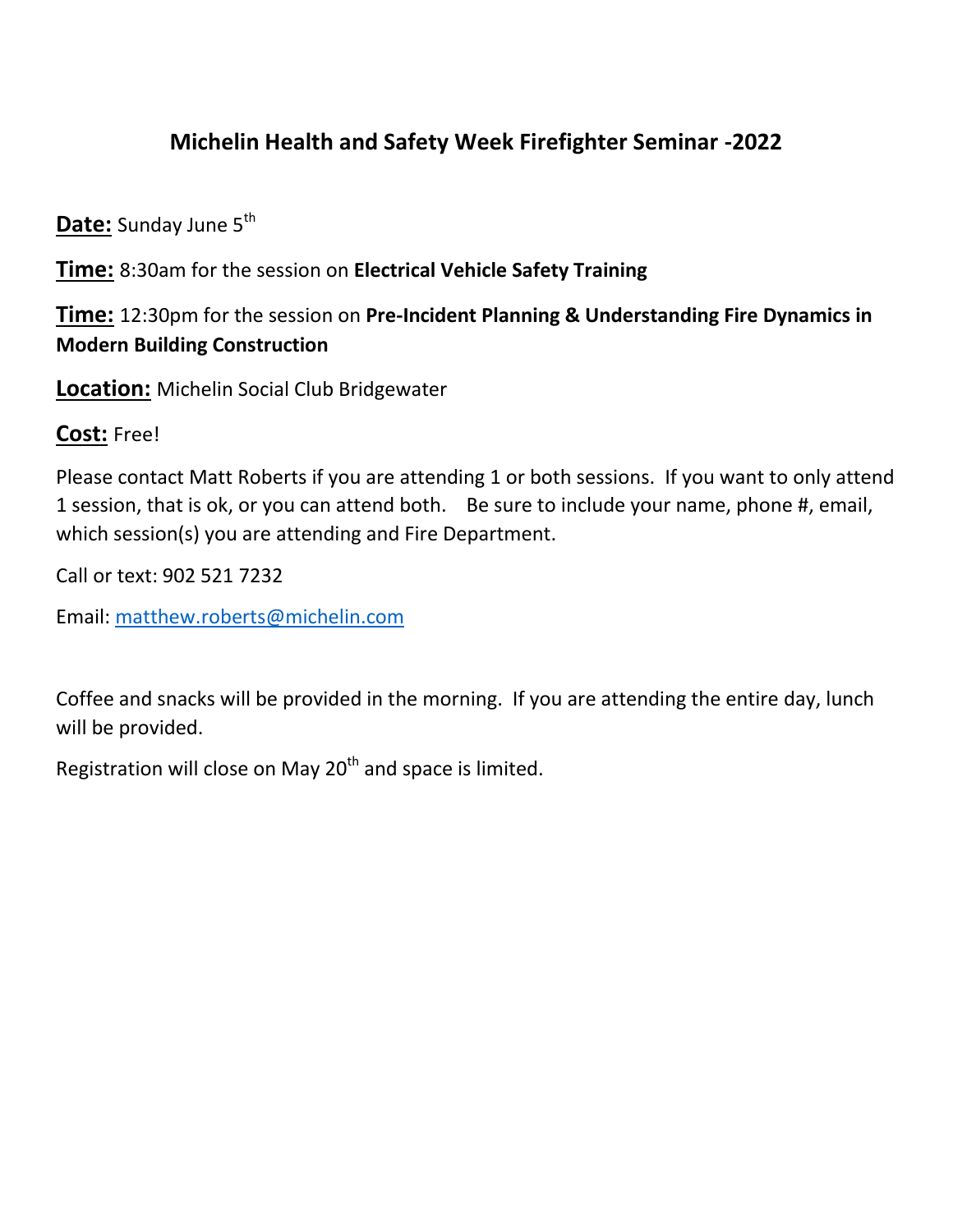

## **Hands On Safety Training**

Electric Vehicle Hands On Safety Training Workshop 1 hour session

\* Prerequisite in attending: EV Safety Training Theory course.

The Workshop will include:

- Overview of the EV electrical & safety systems  $\boldsymbol{\tau}$
- $\bar{\phantom{a}}$ Identification of EV/ PIEV/ HEV immobilization process
- $\begin{array}{c} \circ \\ \circ \end{array}$ Electrical power down procedures
- EV extrication awareness, including high strength steel ŝ
- $\epsilon$ Vehicle fire recommended practices
- $\hat{\boldsymbol{\gamma}}$ Emergency operations (battery fires, submersion)
- New challenges presented by vehicle charging stations.
- Scenarios using the 2018 Emergency Field Guide

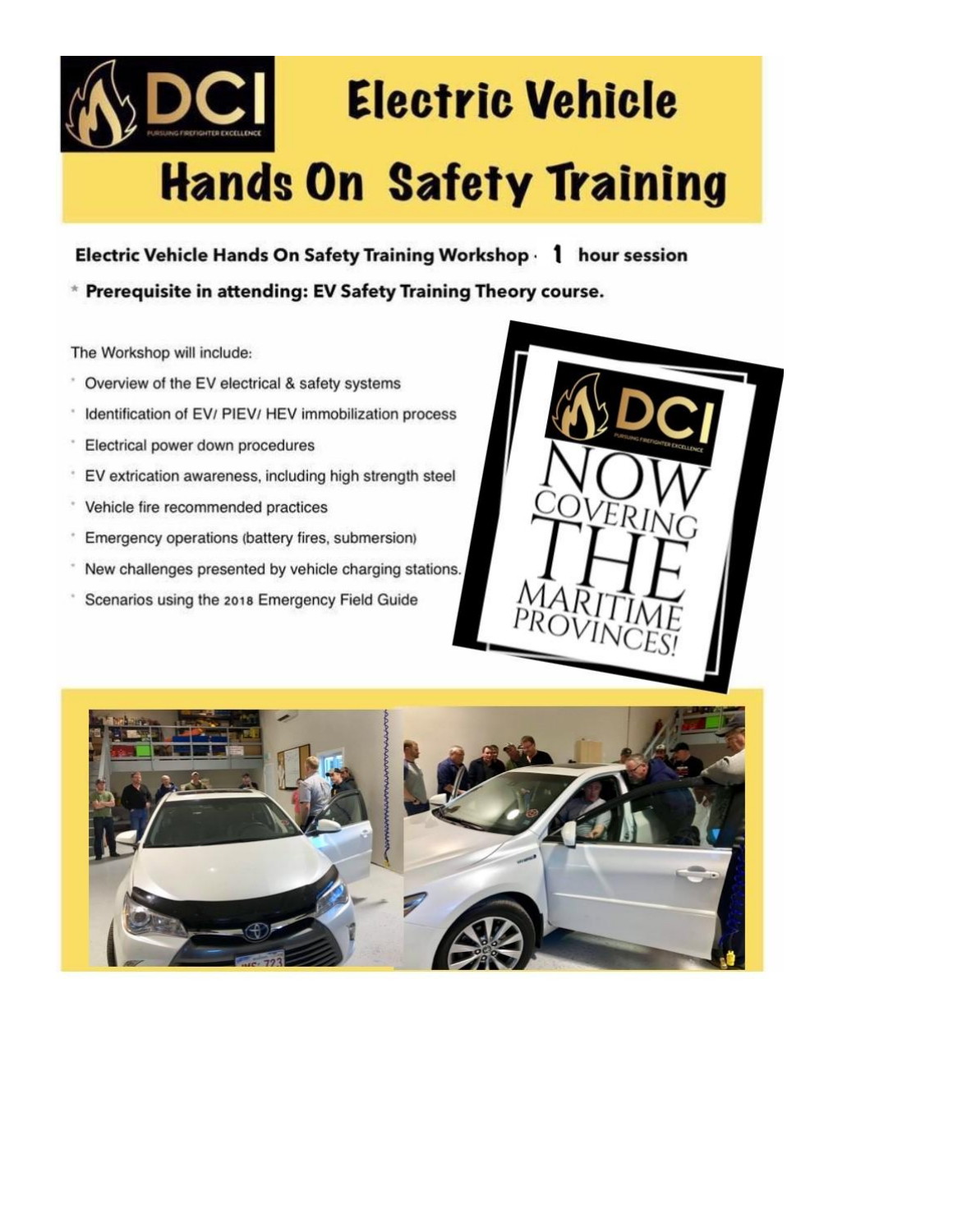

DCI's Electric Vehicle Safety Training provides firefighters and other first responders with the information necessary to respond to emergency situations involving all electric vehicles and hybrid vehicles on the road today.

This instructor-led course is comprised of videos, animations, slides and activities. It will cover the following topics:

- Introduction to hybrid and electric vehicles
- · Basic electrical concepts
- Vehicle systems and charging stations
- · Initial response procedures
- · Identification methods, Immobilization
- Disabling Emergency operations
- Unanticipated vehicle movement
- Electric shock hazards
- Toxic and flammable gas buildup
- · Electrolyte skin contact
- Extrication
- Vehicle and battery fires
- · Submersion
- · High voltage battery damage
- Incidents involving charging stations
- Responding scenarios

I have also developed a Tesla specific first responder safety program.

Course duration:  $2 - 2.5$  hours